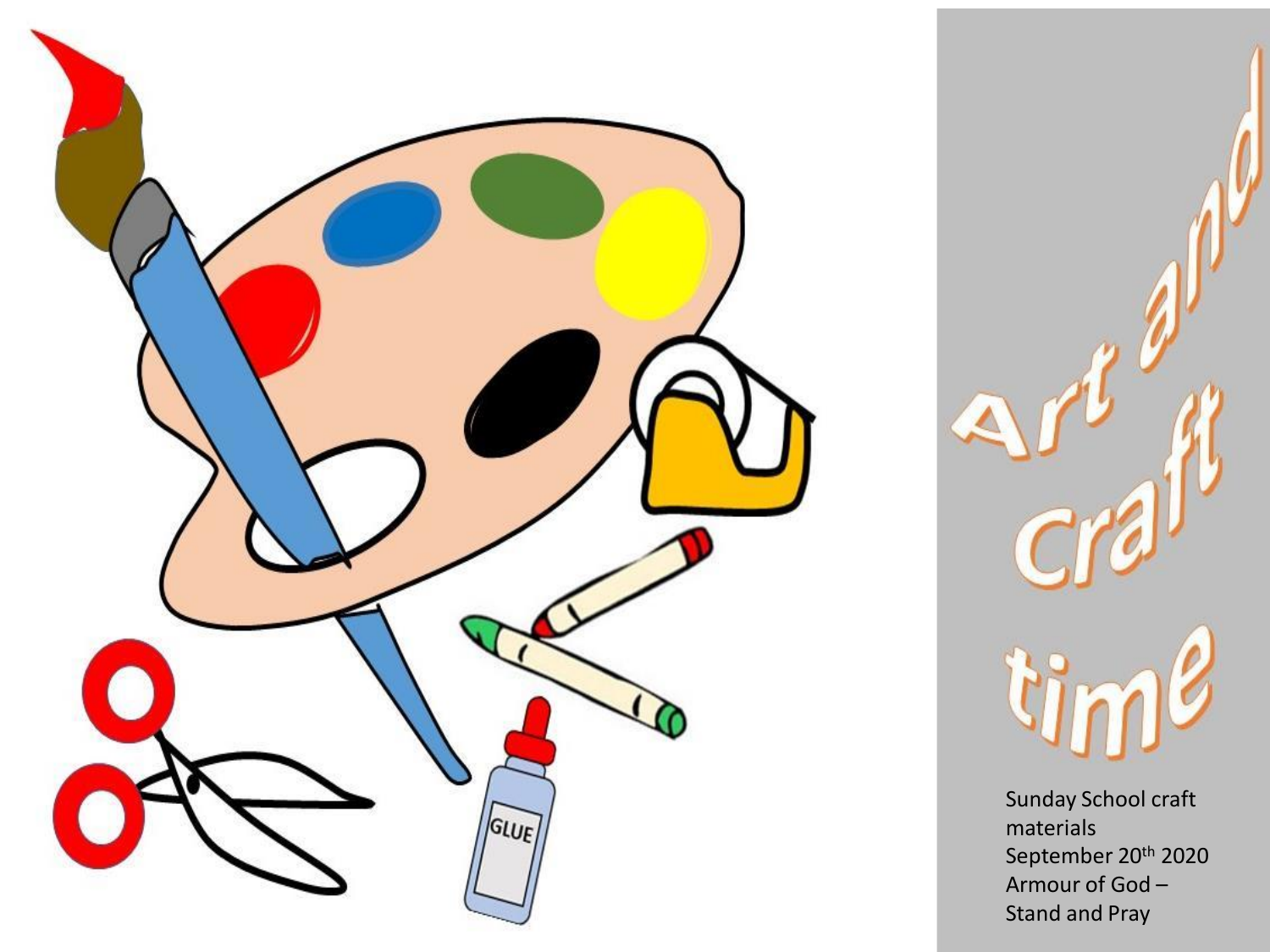## Helmet

<sup>18</sup> And pray in the Spirit on all occasions with all kinds of prayers and requests.



With this in mind, be alert and always keep on praying for all the Lord's people. **Ephesians 6** 

Shoes



## **Beginners**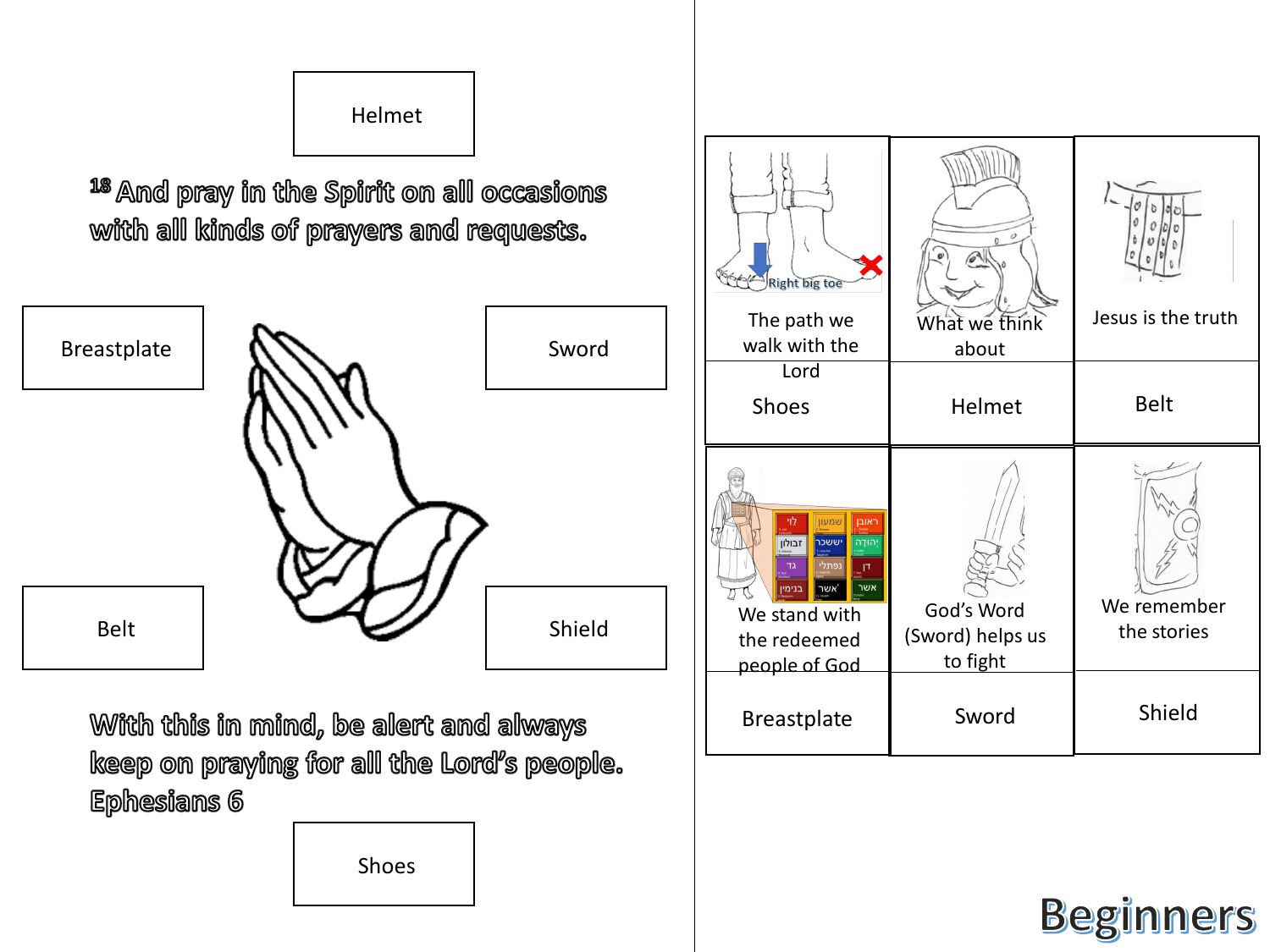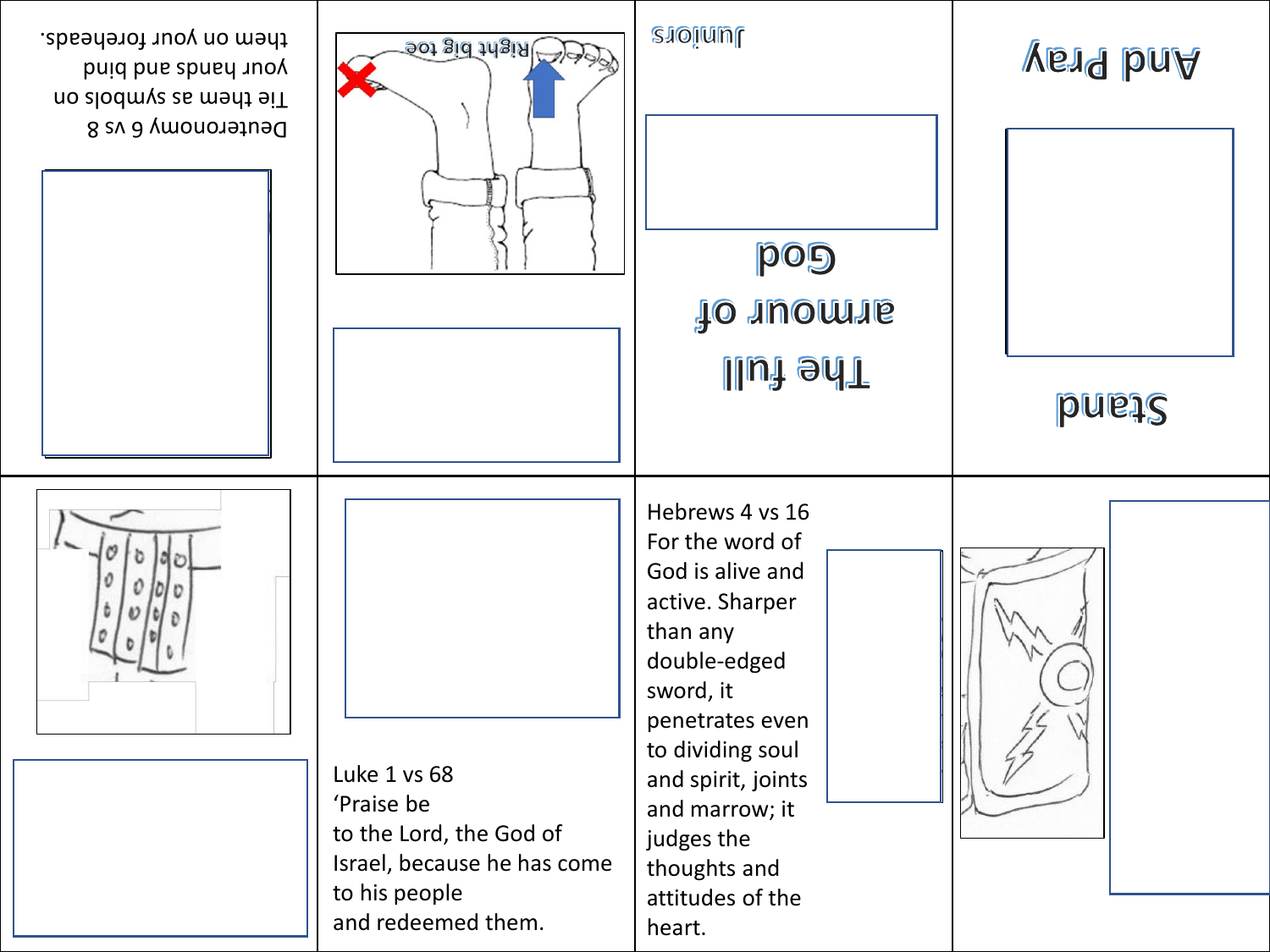

John 14 vs 6 Jesus answered, 'I am the way and the truth and the life. No one comes to the Father except through me.

Psalm 119 vs 105 Your word is a lamp for my feet, a light on my path.

Hebrews 11 **<sup>3</sup>** By faith we understand that the universe was formed at God's command, so that what is seen was not made out of what was visible.